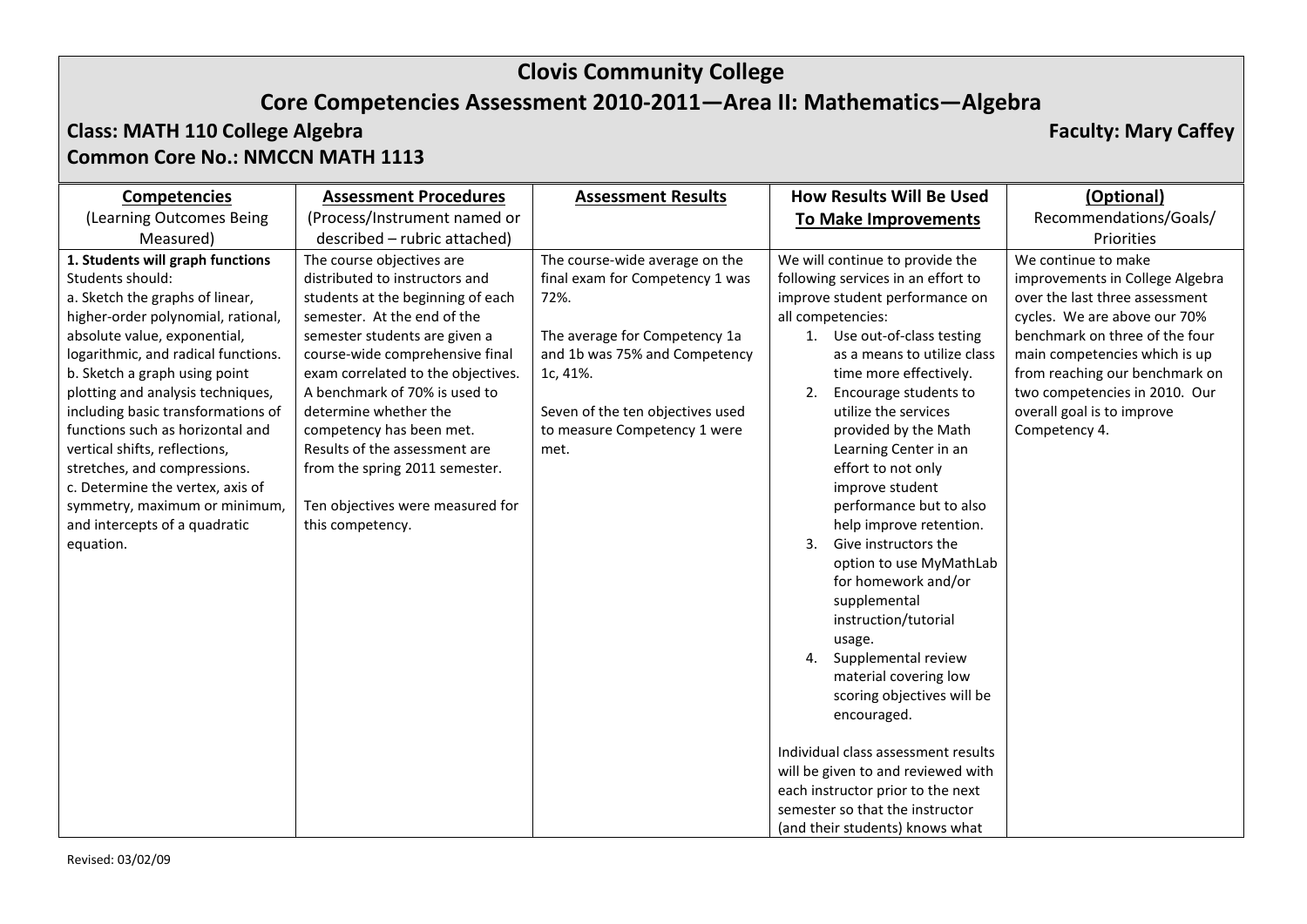**Core Competencies Assessment 2010-2011—Area II: Mathematics—Algebra**

# **Page 2 of 4 .... Course: MATH 110 College Algebra**

| <b>Competencies</b>                | <b>Assessment Procedures</b>   | <b>Assessment Results</b>         | <b>How Results Will Be Used</b>     | (Optional)             |
|------------------------------------|--------------------------------|-----------------------------------|-------------------------------------|------------------------|
| (Learning Outcomes Being           | (Process/Instrument named or   |                                   | To Make Improvements                | Recommendations/Goals/ |
| Measured)                          | described - rubric attached)   |                                   |                                     | Priorities             |
|                                    |                                |                                   | concepts cause the most difficulty  |                        |
|                                    |                                |                                   | and so that the instructor can plan |                        |
|                                    |                                |                                   | their course accordingly.           |                        |
|                                    |                                |                                   |                                     |                        |
|                                    |                                |                                   | Competency 1c is assessed using a   |                        |
|                                    |                                |                                   | question that contains multiple     |                        |
|                                    |                                |                                   | parts. The student must answer      |                        |
|                                    |                                |                                   | all parts correctly in order to     |                        |
|                                    |                                |                                   | receive credit. This question will  |                        |
|                                    |                                |                                   | be re-evaluated so that more        |                        |
|                                    |                                |                                   | specific skills can be assessed.    |                        |
|                                    |                                |                                   |                                     |                        |
|                                    |                                |                                   | Fundamental characteristics of      |                        |
|                                    |                                |                                   | exponential and logarithmic         |                        |
|                                    |                                |                                   | functions will be emphasized so     |                        |
|                                    |                                |                                   | that students can improve           |                        |
|                                    |                                |                                   | sketching of these functions,       |                        |
|                                    |                                |                                   | including transfomations.           |                        |
| 2. Students will solve various     | Seven objectives were measured | The course-wide average on the    | If possible, more time will be      |                        |
| kinds of equations.                | for this competency.           | final exam for Competency 2 was   | devoted to solving equations        |                        |
| Students should:                   |                                | 71%.                              | containing logarithmic              |                        |
| a. Solve quadratic equations using |                                |                                   | expressions.                        |                        |
| factoring, completing the squares, |                                | The average for Competency 2a     |                                     |                        |
| the square root method, and        |                                | was 80%, Competency 2b was        | Two other areas needing             |                        |
| quadratic formula.                 |                                | 75%, and Competency 2c, 71%.      | improvement that are part of our    |                        |
| b. Solve exponential and           |                                |                                   | objectives but not of the Area II   |                        |
| logarithmic equations.             |                                | Four of the seven objectives used | Core Competencies for Algebra       |                        |
| c. Solve systems of two or three   |                                | to measure Objective 2 were met.  | are: Solving equations containing   |                        |
| linear equations.                  |                                |                                   | rational exponents and solving      |                        |
|                                    |                                |                                   | third-degree or higher equations.   |                        |
|                                    |                                |                                   | More practice problems will be      |                        |
|                                    |                                |                                   | given to students in these two      |                        |
|                                    |                                |                                   | areas.                              |                        |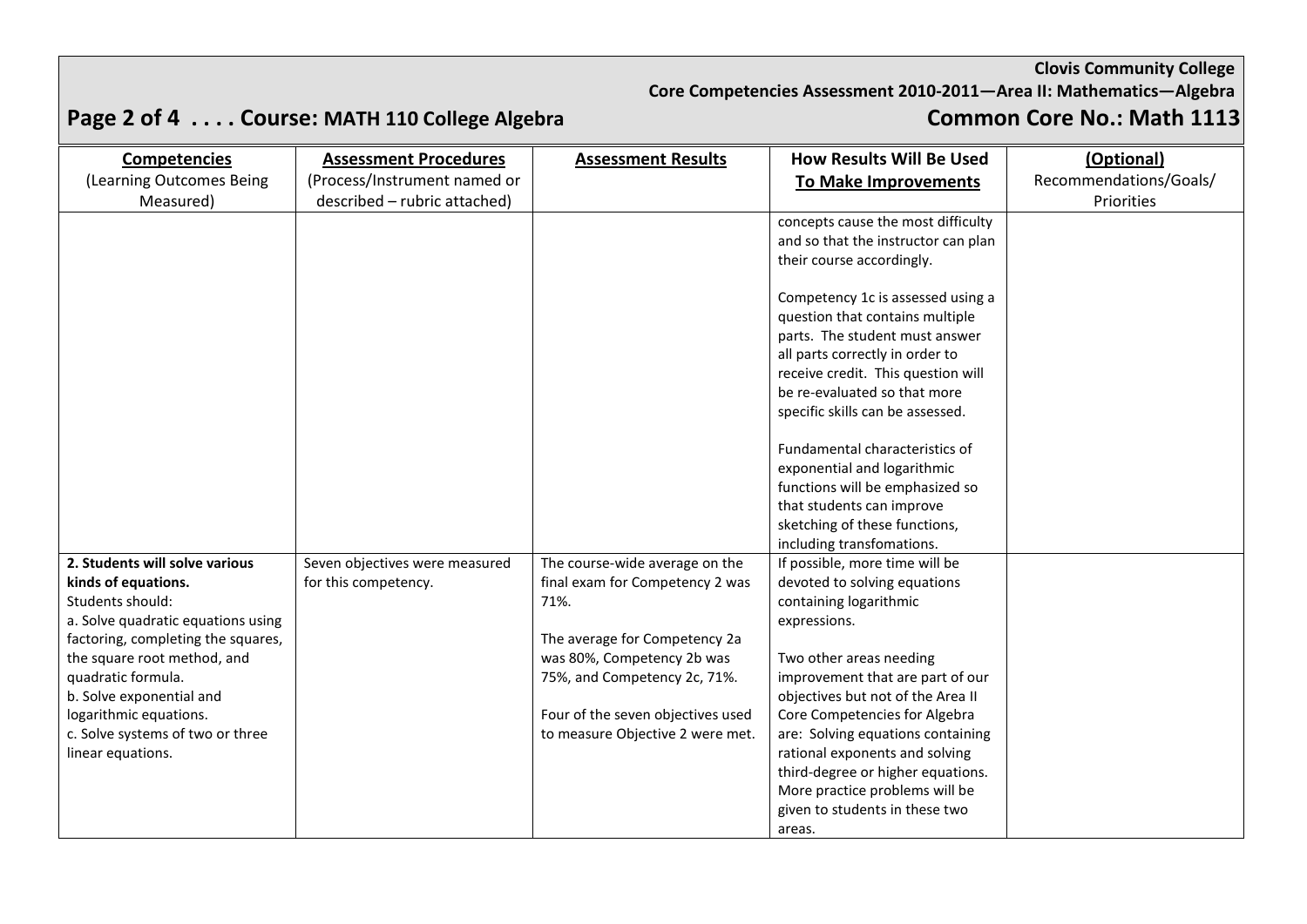**Core Competencies Assessment 2010-2011—Area II: Mathematics—Algebra**

# **Page 3 of 4 .... Course: MATH 110 College Algebra**

| <b>Competencies</b>                 | <b>Assessment Procedures</b>   | <b>Assessment Results</b>               | <b>How Results Will Be Used</b>                                      | (Optional)             |
|-------------------------------------|--------------------------------|-----------------------------------------|----------------------------------------------------------------------|------------------------|
| (Learning Outcomes Being            | (Process/Instrument named or   |                                         | To Make Improvements                                                 | Recommendations/Goals/ |
| Measured)                           | described - rubric attached)   |                                         |                                                                      | Priorities             |
| 3. Students will demonstrate the    | Nine objectives were measured  | The course-wide average on the          | The campus sections need to                                          |                        |
| use of function notation and        | for this competency.           | final exam for Competency 3 was         | spend more time on what an                                           |                        |
| perform operations on functions.    |                                | 77%.                                    | inverse function is and what the                                     |                        |
| Students should:                    |                                |                                         | graph looks like. Campus sections                                    |                        |
| a. Find the value of a function for |                                | The average for Competency 3a           | also need more practice finding                                      |                        |
| a given domain value                |                                | was 84%, Competency 3b was              | the inverse of a function and                                        |                        |
| b. Add, subtract, multiply, divide  |                                | 85%, Competency 3c was 62%,             | determining whether a function is                                    |                        |
| and compose functions.              |                                | Competency 3d was 73%, and              | odd or even. These concepts will                                     |                        |
| c. Determine the inverse of a       |                                | Competency 3e, 73%.                     | be reviewed several times during                                     |                        |
| function.                           |                                |                                         | the semester as the concept of                                       |                        |
| d. Compute the difference           |                                | Seven of the nine objectives used       | "function" is developed.                                             |                        |
| quotient for a function.            |                                | to measure Competency 3 were            | Additional problems will be                                          |                        |
| e. Correctly use function notation  |                                | met.                                    | assigned as part of the review.                                      |                        |
| and vocabulary related to           |                                |                                         |                                                                      |                        |
| functions, i.e. domain, range,      |                                | Of the nine objectives for this         |                                                                      |                        |
| independent variable, odd, even     |                                | competency, all showed                  |                                                                      |                        |
| symmetry, etc.                      |                                | improvement.                            |                                                                      |                        |
|                                     |                                |                                         |                                                                      |                        |
|                                     |                                |                                         |                                                                      |                        |
|                                     |                                |                                         |                                                                      |                        |
| 4. Students will model/solve real-  |                                |                                         | Students still do not understand                                     |                        |
|                                     | Eight objectives were measured | The course-wide average on the          |                                                                      |                        |
| world problems.<br>Students should: | for this competency.           | final exam for Competency 4 was<br>64%. | the concept of slope as a rate of                                    |                        |
| a. Use and understand slope as a    |                                |                                         | change and first introducing this<br>concept in Math 107 might help. |                        |
| rate of change.                     |                                | The average for Competency 4a           | More material will continue to be                                    |                        |
| b. Use equations and systems of     |                                | was 35%, Competency 4b was              | developed to help students better                                    |                        |
| equations to solve application      |                                | 81%, Competency 4c was 41%,             | understand this concept.                                             |                        |
| problems.                           |                                | Competency 4d was 53%,                  |                                                                      |                        |
| c. Apply knowledge of functions to  |                                | Competency 4e was 84% and 72%           | The exam question for                                                |                        |
| solve specific application          |                                | for Competency 4f.                      | Competency 4c will be reviewed                                       |                        |
| problems.                           |                                |                                         | to determine if the problem needs                                    |                        |
| d. Solve compound interest          |                                | Three of the eight objectives used      | to be replaced.                                                      |                        |
| problems.                           |                                | to measure Competency 4 were            |                                                                      |                        |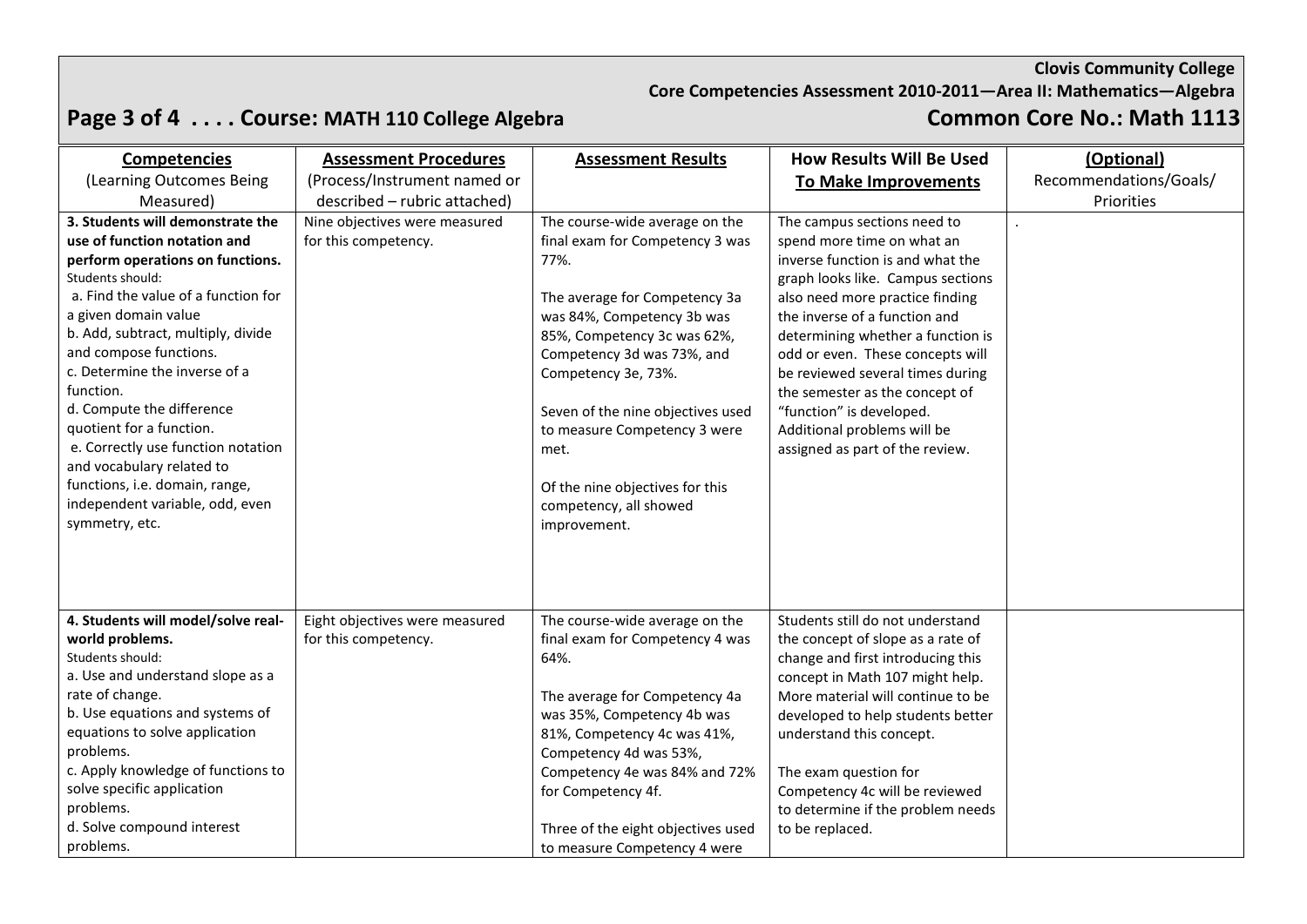# **Core Competencies Assessment 2010-2011—Area II: Mathematics—Algebra**

# **Page 4 of 4 .... Course: MATH 110 College Algebra**

| <b>Competencies</b>             | <b>Assessment Procedures</b> | <b>Assessment Results</b>                                     | <b>How Results Will Be Used</b> | (Optional)             |
|---------------------------------|------------------------------|---------------------------------------------------------------|---------------------------------|------------------------|
| (Learning Outcomes Being        | (Process/Instrument named or |                                                               | <b>To Make Improvements</b>     | Recommendations/Goals/ |
| Measured)                       | described - rubric attached) |                                                               |                                 | Priorities             |
| e. Solve application problems   |                              | met.                                                          |                                 |                        |
| involving maximization or       |                              |                                                               |                                 |                        |
| minimization of a quadratic     |                              | The assessment results for                                    |                                 |                        |
| function.                       |                              | Competency 4 showed a slight                                  |                                 |                        |
| f. Solve exponential growth and |                              | improvement from the last                                     |                                 |                        |
| decay problems.                 |                              | assessment cycle.                                             |                                 |                        |
|                                 |                              |                                                               |                                 |                        |
|                                 |                              | Competency 4a showed a marked                                 |                                 |                        |
|                                 |                              | decrease in performance in both                               |                                 |                        |
|                                 |                              | the campus and online sections,                               |                                 |                        |
|                                 |                              | but especially in the campus                                  |                                 |                        |
|                                 |                              | sections.                                                     |                                 |                        |
|                                 |                              |                                                               |                                 |                        |
|                                 |                              | Competency 4c also showed a<br>sharp decrease in performance. |                                 |                        |
|                                 |                              |                                                               |                                 |                        |
|                                 |                              |                                                               |                                 |                        |
|                                 |                              |                                                               |                                 |                        |
|                                 |                              |                                                               |                                 |                        |
|                                 |                              |                                                               |                                 |                        |
|                                 |                              |                                                               |                                 |                        |

| <b>Faculty Member Completing Assessment: 1</b><br>Mary Caffey |      | June 20, 2011 | $-496^-$<br>.769. |
|---------------------------------------------------------------|------|---------------|-------------------|
|                                                               | Name | Date          | Phone Number      |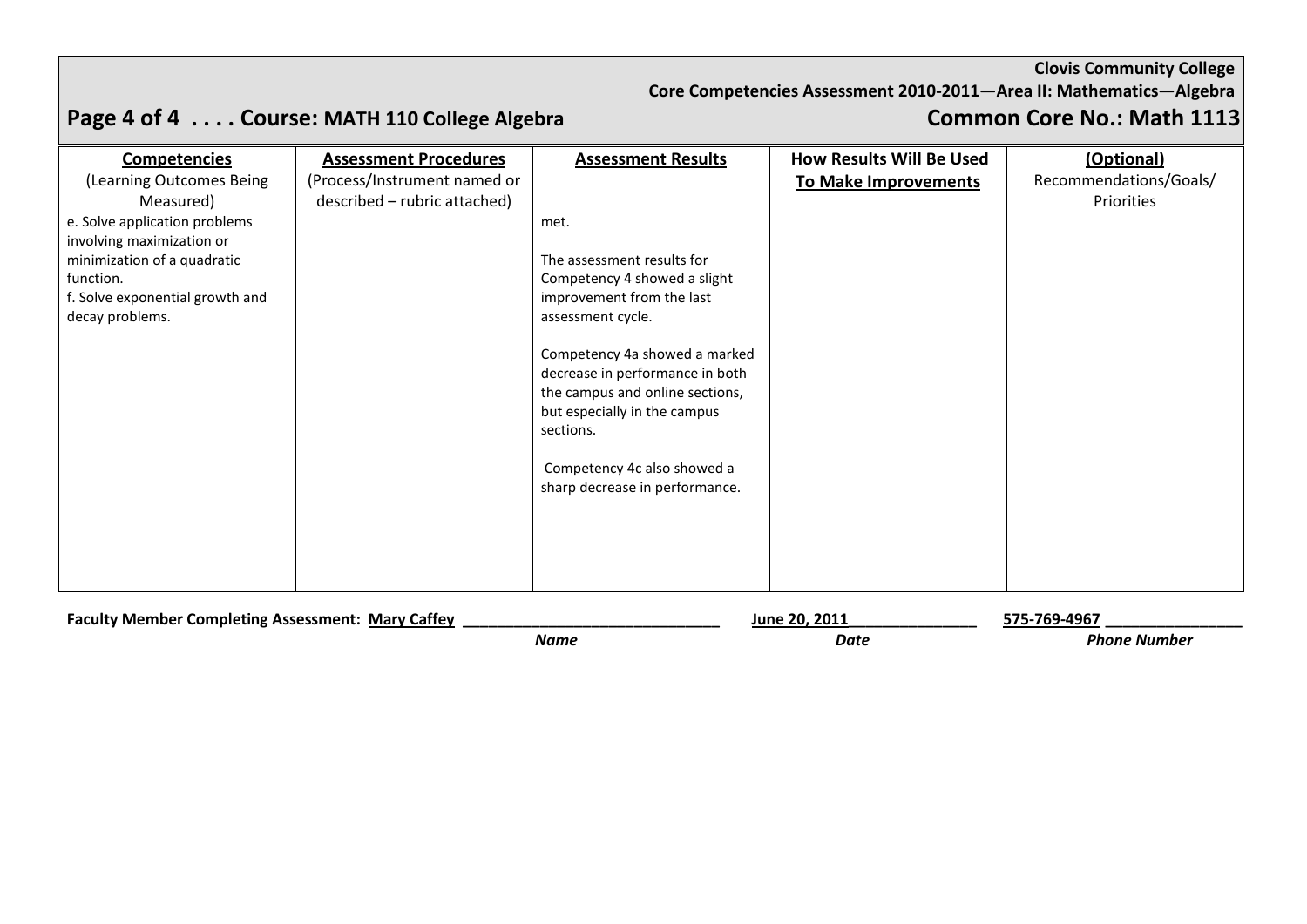### **Core Competencies Assessment 2010-2011—Area II: Mathematics—Other College-Level Mathematics**

**Class: Math 113 Math for General Education Faculty: Mrs. VK Bussen Common Core No.: NMCCN (Math for General Education)**

(Learning Outcomes Being Measured) **Competencies** (Process/Instrument named or described – rubric attached) **Assessment Procedures Assessment Results How Results Will Be Used To Make Improvements** Recommendations/Goals/ **(Optional)** Priorities **1. Students will display, analyze, and interpret data.**  Students should: a. Discriminate among different types of data displays for the most effective presentation. b. Draw conclusions from the data presented. c. Analyze the implication of the conclusion to real life situations. Students were assessed from questions on an objective based test. The class average for this competency on the exam was 80.5% with a median of 81.5. Scores revealed that application and basic procedures in statistics were the highest along with reading all types of graphs. The lowest scores were from the economics questions especially figuring CPI and rate of inflation. Revised textbook assignments along with revised video and animated instruction will be used. **2. Students will demonstrate knowledge of problem-solving strategies**. Students should: a. For a given problem, gather and organize relevant information. b. Choose an effective strategy to solve the problem c. Express and reflect on the reasonableness of the solution to the problem. Students were assessed from questions on two objective based tests. The class average on the exam over logic was 76% with a median of 75.5. The class average on the exam over conversions was 66.5% with a median of 61. Together this competency had a class average of 71% with a median of 68.5. Revised textbook assignments along with revised video and animated instruction will be used.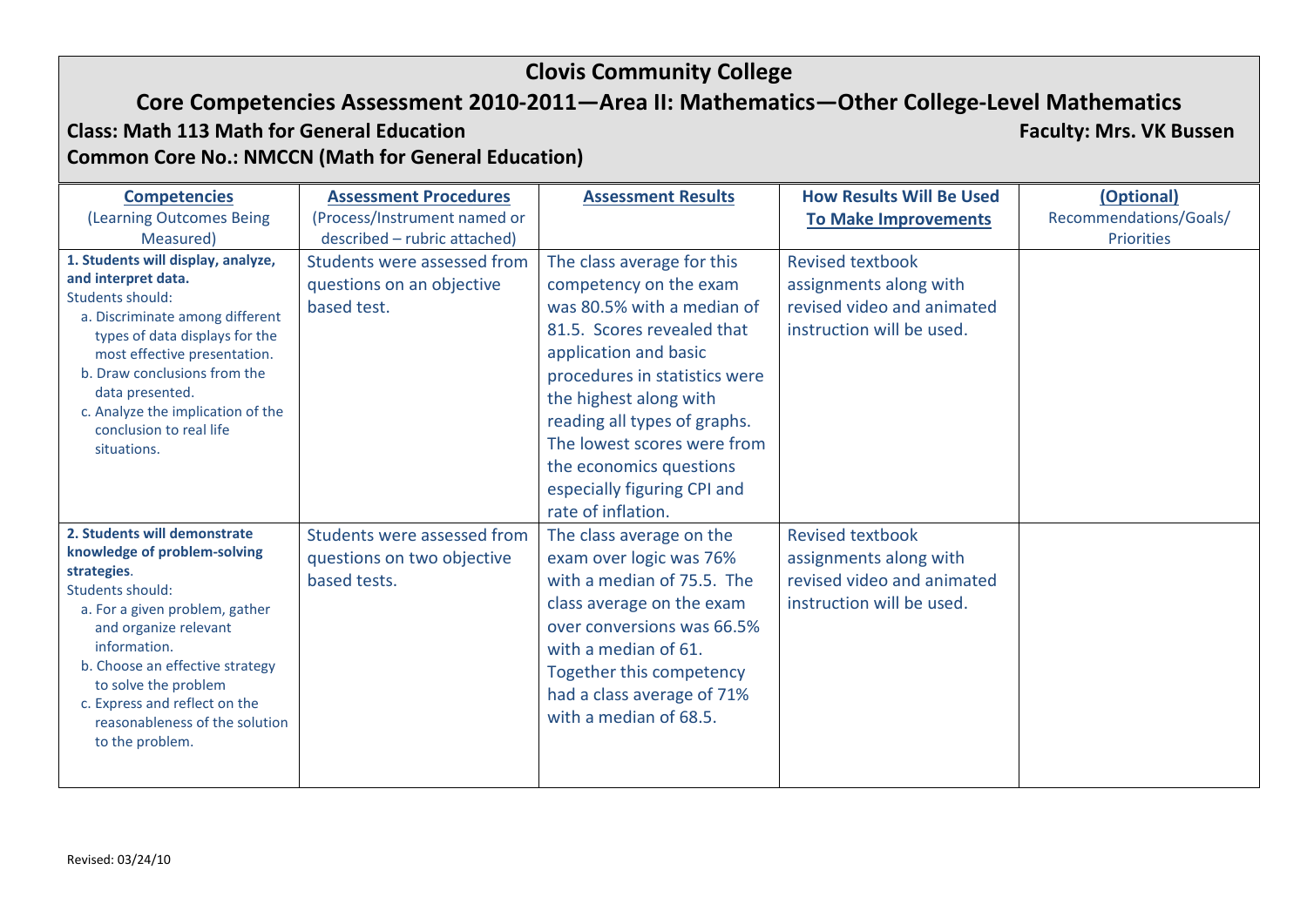### **Core Competencies Assessment 2009-2010—Area II: Mathematics—Other College-Level Mathematics**

# **Page 2 of 3 . . . . Course: Math 113 Common Core No.:**

| <b>Competencies</b>                                                                                                                                                                                                                                                                                                     | <b>Assessment Procedures</b>                                                                                          | <b>Assessment Results</b>                                                                                                                                                                      | <b>How Results Will Be Used</b>                                                                                                                                                                                                                       | (Optional)             |
|-------------------------------------------------------------------------------------------------------------------------------------------------------------------------------------------------------------------------------------------------------------------------------------------------------------------------|-----------------------------------------------------------------------------------------------------------------------|------------------------------------------------------------------------------------------------------------------------------------------------------------------------------------------------|-------------------------------------------------------------------------------------------------------------------------------------------------------------------------------------------------------------------------------------------------------|------------------------|
| (Learning Outcomes Being                                                                                                                                                                                                                                                                                                | (Process/Instrument named or                                                                                          |                                                                                                                                                                                                | <b>To Make Improvements</b>                                                                                                                                                                                                                           | Recommendations/Goals/ |
| Measured)<br>3. Students will construct valid<br>mathematical explanations.<br>Students should:<br>Use mathematics to model and<br>explain real life problems.                                                                                                                                                          | described - rubric attached)<br>Students were assessed from<br>questions on an objective<br>based test.               | The class average for this<br>competency on the exam<br>over mathematical modeling<br>was 74.5% with a median of<br>73.                                                                        | <b>Revised textbook</b><br>assignments along with<br>revised video and animated<br>instruction will be used.                                                                                                                                          | <b>Priorities</b>      |
| 4. Students will display an<br>understanding of the<br>development of mathematics.<br>Students should:<br>Recognize that math has evolved<br>over centuries and that our current<br>body of knowledge has been built<br>upon contributions of many people<br>and cultures over time.                                    | Students were assessed from<br>a rubric based written<br>assignment. (attached)                                       | The class average on the<br>written assignment was 61%<br>with a median of 70.                                                                                                                 | More timely reminders will<br>be implemented and more<br>detailed instructions<br>provided because the reason<br>for low scores is two-fold:<br>students who did not follow<br>directions and those who did<br>not turn in the written<br>assignment. |                        |
| 5. Students will demonstrate an<br>appreciation for the extent,<br>application, and beauty of<br>mathematics.<br>Students should:<br>Recognize the inherent value of<br>mathematical concepts, their<br>connection to structures in nature,<br>and their implications for everyday<br>life.<br>End - Area II Other Math | Students were assessed from<br>questions on an objective<br>based test and from a rubric<br>based written assignment. | The class average for this<br>competency on the exam<br>over fractals & geometry was<br>67% with a median of 61.<br>The class average on the<br>written assignment 68% with<br>a median of 70. | <b>Revised textbook</b><br>assignments along with<br>revised video and animated<br>instruction will be used.                                                                                                                                          |                        |

| <b>Faculty Member Completing Assessment:</b> | <b>VK Bussen</b> |             | June 29, 2011 | 575-769-4963        |
|----------------------------------------------|------------------|-------------|---------------|---------------------|
|                                              |                  | <b>Name</b> | Date          | <b>Phone Number</b> |

*All class assessment forms are due to your division chair by July 1.*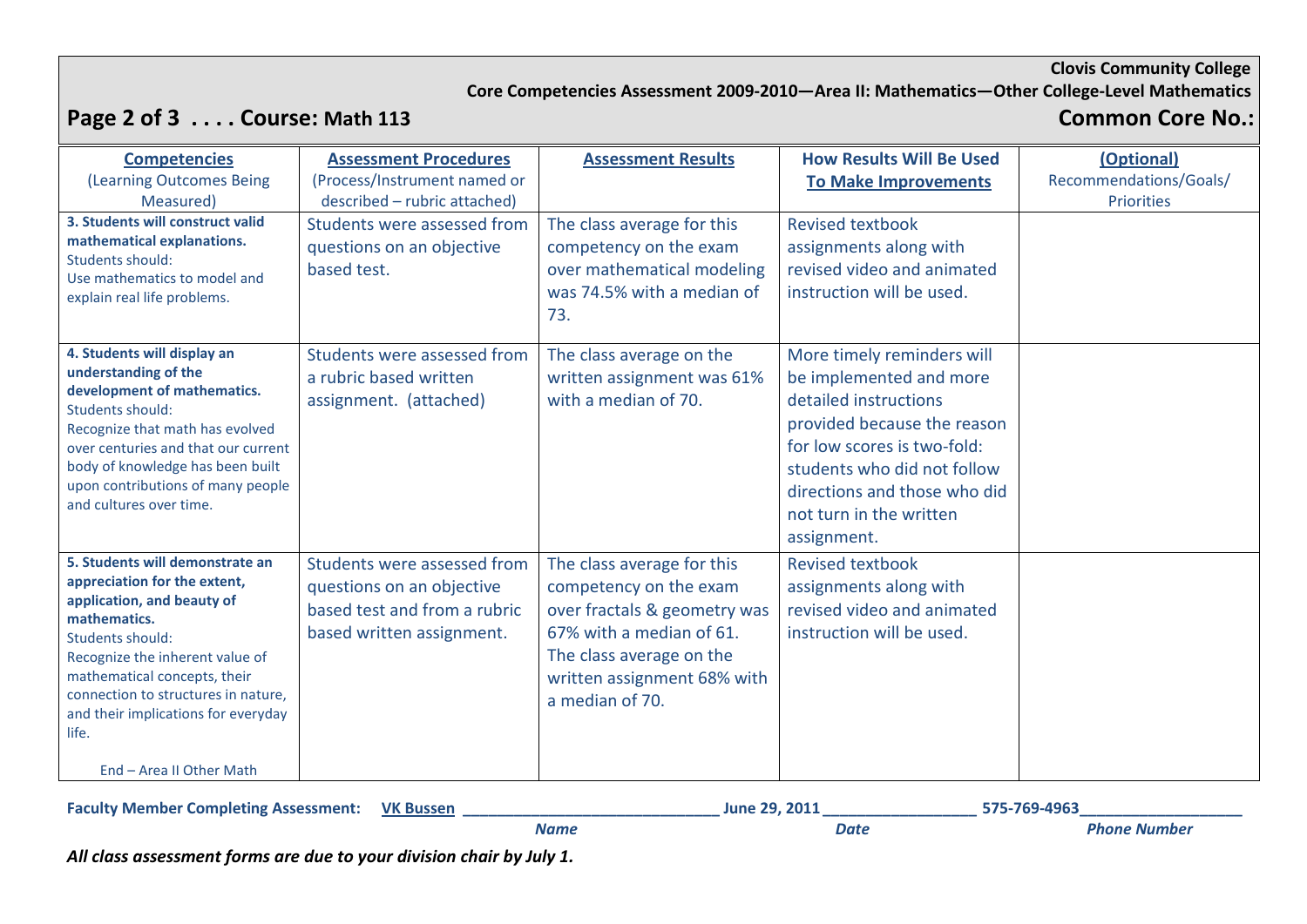|                                                                                                                                                                                                                                          | Core Competencies Assessment 2009-2010-Area II: Mathematics-Other College-Level Mathematics |               | <b>Clovis Community College</b>                                                                       |
|------------------------------------------------------------------------------------------------------------------------------------------------------------------------------------------------------------------------------------------|---------------------------------------------------------------------------------------------|---------------|-------------------------------------------------------------------------------------------------------|
| Page 3 of 3  Course: Math 113                                                                                                                                                                                                            |                                                                                             |               | <b>Common Core No.:</b>                                                                               |
| <b>Written Assignment Rubric for Math 113 (Bussen)</b><br><b>Student Name:</b>                                                                                                                                                           |                                                                                             |               |                                                                                                       |
| Criteria (points possible)                                                                                                                                                                                                               | <b>Earned Points</b>                                                                        |               |                                                                                                       |
|                                                                                                                                                                                                                                          |                                                                                             | <b>TOTAL:</b> | $50$ to<br>$\overline{45}$<br>A<br>$\overline{\mathbf{B}}$<br>40                                      |
| Format & Layout (10)<br>1" margins<br>Indent paragraphs 5 spaces<br>Double Space<br>12-size font<br>Header<br>Title Page (as shown on sample handout) (2)<br>First Page Layout (3)<br>No plastic covers<br>Staple paper, left top corner |                                                                                             |               | $\overline{\mathbf{c}}$<br>35<br>$\overline{\mathbf{D}}$<br>$\overline{30}$<br>29 &<br><b>Below F</b> |
| Body $(35)$<br>3.5 pages minimum (-2 per missing page up to -6)<br>No excessive spelling $&$ grammar errors $(5)$<br>Math topic (15) (specifics attached on sample handout)<br>Personal reflections included (10)<br>Reference pages (5) |                                                                                             | NOTES:        |                                                                                                       |
| As shown on handout (3)<br>Cite references in paper $(2)$                                                                                                                                                                                |                                                                                             |               |                                                                                                       |

*All class assessment forms are due to your division chair by July 1.*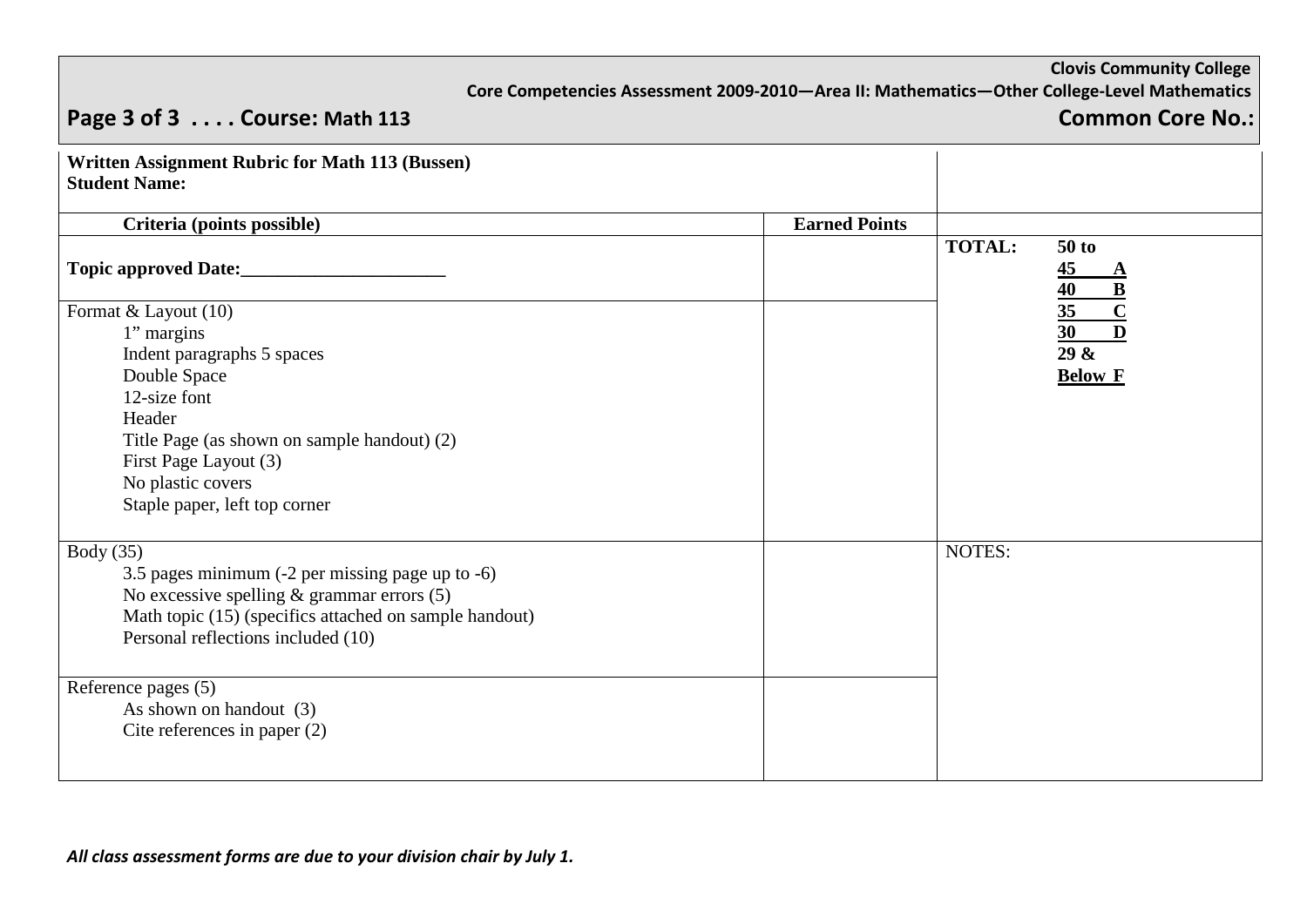# **Core Competencies Assessment 2009-2010—Area II: Mathematics—Other College-Level Mathematics Class: STAT 213 Faculty: Pamela Nelson-Ray**

### **Common Core No.: NMCCN MATH 2314**

| <b>Competencies</b>                                                                                                                                                                                                                                                                                                         | <b>Assessment Procedures</b>                                                                                                                                                                                                                                                                                                                                                          | <b>Assessment Results</b>                                                                                                                                                                                                                             | <b>How Results Will Be Used</b>                                                                                                                                           | (Optional)             |
|-----------------------------------------------------------------------------------------------------------------------------------------------------------------------------------------------------------------------------------------------------------------------------------------------------------------------------|---------------------------------------------------------------------------------------------------------------------------------------------------------------------------------------------------------------------------------------------------------------------------------------------------------------------------------------------------------------------------------------|-------------------------------------------------------------------------------------------------------------------------------------------------------------------------------------------------------------------------------------------------------|---------------------------------------------------------------------------------------------------------------------------------------------------------------------------|------------------------|
| (Learning Outcomes Being                                                                                                                                                                                                                                                                                                    | (Process/Instrument named or                                                                                                                                                                                                                                                                                                                                                          |                                                                                                                                                                                                                                                       | <b>To Make Improvements</b>                                                                                                                                               | Recommendations/Goals/ |
| Measured)                                                                                                                                                                                                                                                                                                                   | described - rubric attached)                                                                                                                                                                                                                                                                                                                                                          |                                                                                                                                                                                                                                                       |                                                                                                                                                                           | Priorities             |
| 1. Students will display, analyze,<br>and interpret data.<br>Students should:<br>a. Discriminate among different<br>types of data displays for the<br>most effective presentation.<br>b. Draw conclusions from the<br>data presented.<br>c. Analyze the implication of the<br>conclusion to real life<br>situations.        | Results of the assessment<br>are from spring 2011<br>semester.<br>The course objectives are<br>included in the syllabus and<br>distributed to students at the<br>beginning of each semester.<br>Twenty objectives were<br>measured on Competency 1<br>using various unit tests and a<br>comprehensive final exam<br>that contained free response<br>and multiple-choice<br>questions. | Competency 1, which<br>measured the concrete<br>values and basis of statistics,<br>had the highest level of<br>mastery (78% average over<br>20 objectives). The averages<br>on the objectives ranged<br>from 39% to 92%.                              | Objectives 1-5 (Estimate the<br>standard deviation of a given<br>frequency distribution" was<br>the lowest (39%) and must<br>be a focus of more intensive<br>instruction. |                        |
| 2. Students will demonstrate<br>knowledge of problem-solving<br>strategies.<br>Students should:<br>a. For a given problem, gather<br>and organize relevant<br>information.<br>b. Choose an effective strategy<br>to solve the problem<br>c. Express and reflect on the<br>reasonableness of the solution<br>to the problem. | Twenty-four objectives were<br>measured on Competency 2<br>using various unit tests and a<br>comprehensive final exam<br>that contained free response<br>and multiple choice<br>questions.                                                                                                                                                                                            | Objective 2-7 and 2-22,<br>"Calculate binomial<br>probabilities" and<br>"Determine the 5-number<br>summary for a data set", was<br>low (50%). The average of<br>the 24 objectives for<br>Competency 2 was 65%,<br>ranging from 50% to 85%<br>mastery. | Objectives 2-7 and 2-22 must<br>be a focus of more intensive<br>instruction.                                                                                              |                        |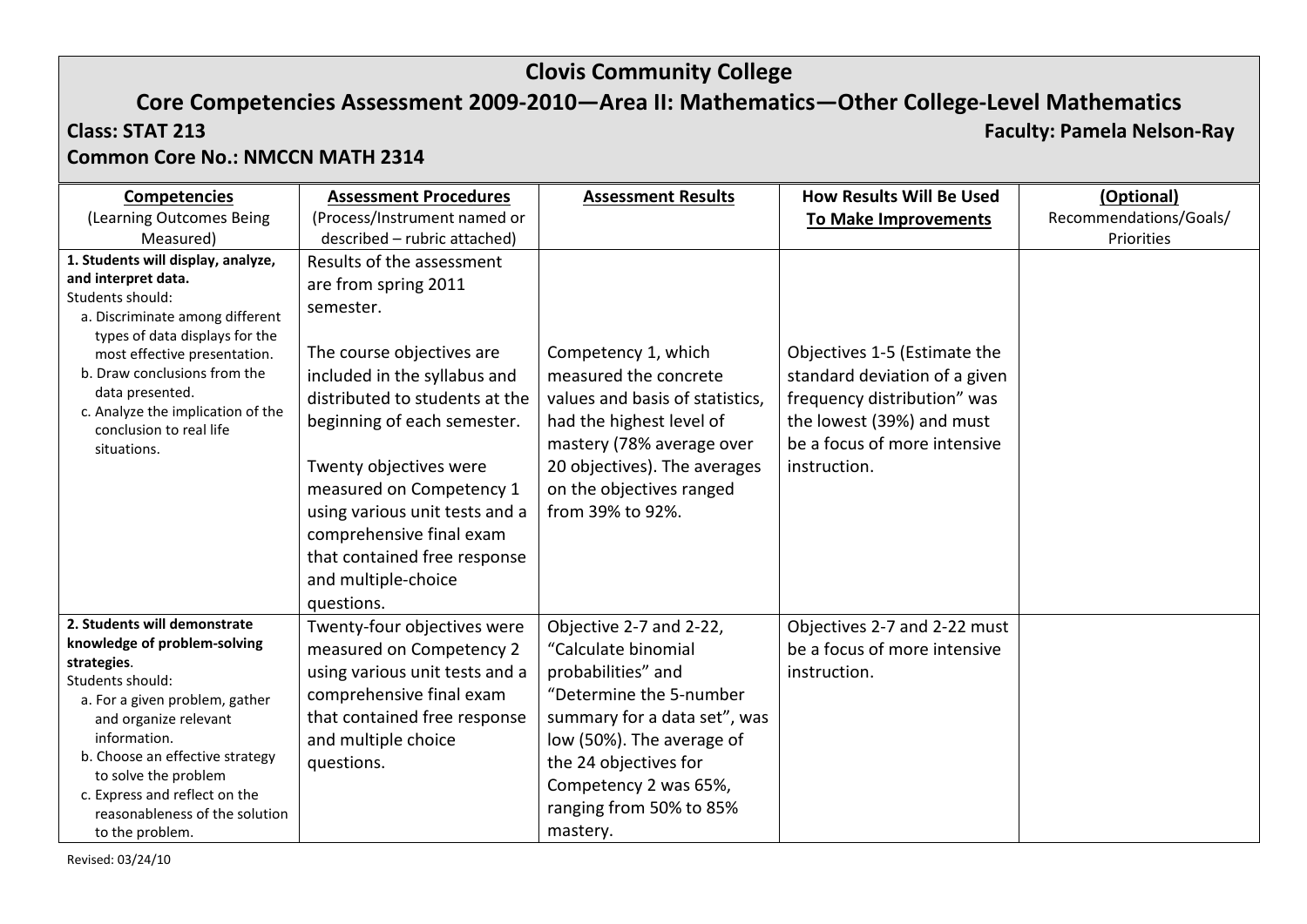**Core Competencies Assessment 2009-2010—Area II: Mathematics—Other College-Level Mathematics Page 2 of 4 . . . . Course: "[Double click to insert class name]" Common Core No.: "[Double click to insert]"**  (Learning Outcomes Being Measured) **Competencies** (Process/Instrument named or described – rubric attached) **Assessment Procedures Assessment Results How Results Will Be Used To Make Improvements** | Recommendations/Goals/ **(Optional)** Priorities **3. Students will construct valid mathematical explanations.**  Students should: Use mathematics to model and explain real life problems. Fifteen objectives were measured on Competency 3 using various unit tests and a comprehensive final exam that contained free response and multiple choice questions. Competency 3 had an average of 65% over 15 objectives. The averages ranged from 38% to 85%. Competency 3 contains some of the more difficult concepts taught in beginning statistics and overall the results were "good". However, more time and explanation will be spent on the application of statistical calculations. Focus must be emphasized on the meaning of calculations and stress that statistics are more useful when the knowledge can be applied to real-life problems. More time will be spent on conducting a hypothesis test for a claim when the standard deviation is

**Clovis Community College**

*All class assessment forms are due to your division chair by July 1.*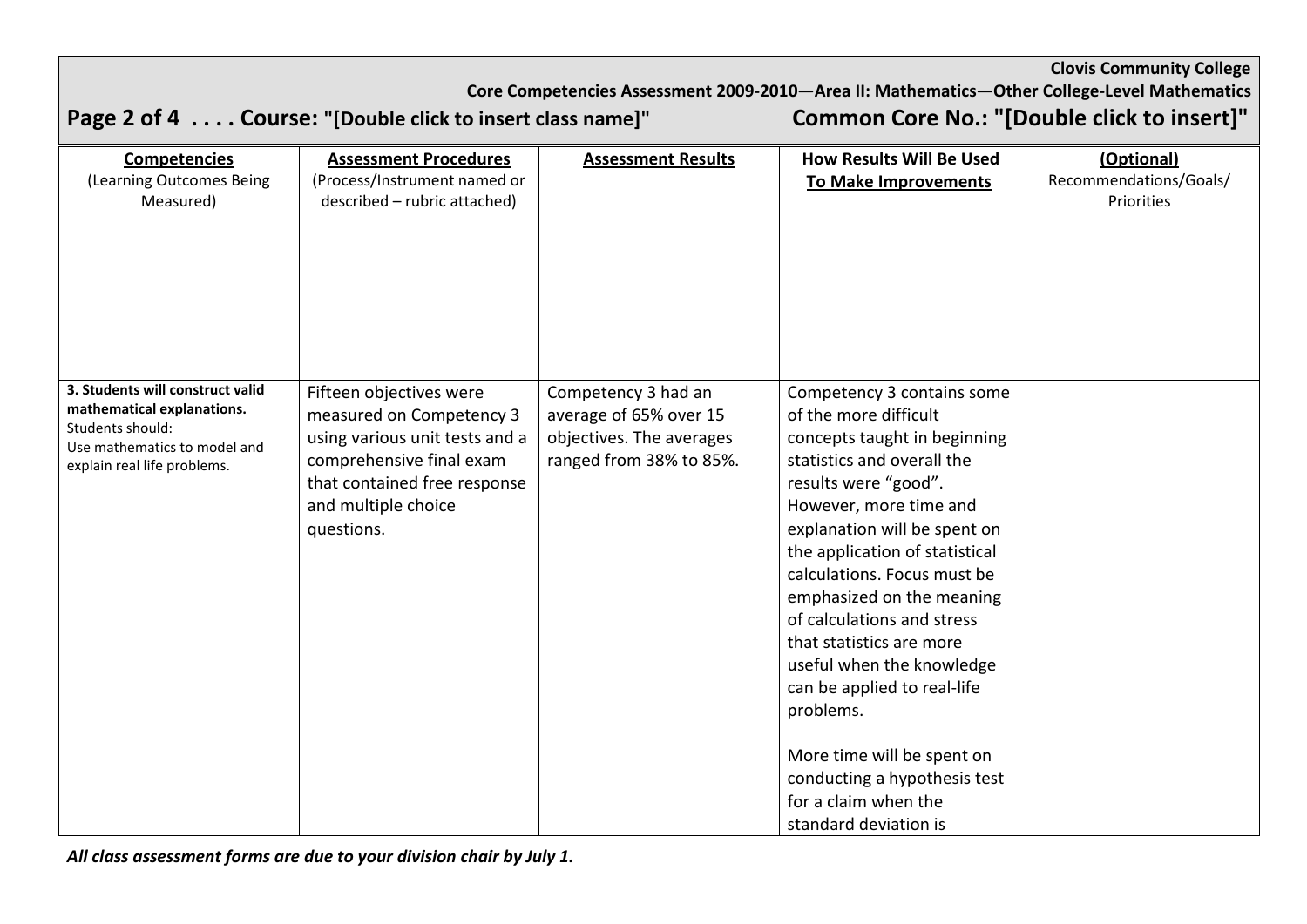Core Competencies Assessment 2009-2010—Area II: Mathematics—Other College-Level Mathematics<br>"O insert class name]" **Common Core No.: "[Double click to insert]** 

# **Page 3 of 4 . . . . Course: "[Double click to insert class name]"**

| <b>Assessment Procedures</b>                                                                                                                                                         | <b>Assessment Results</b>                                                                                                                                                            | <b>How Results Will Be Used</b>                                                                                                                                                                                                                                                                                                         | (Optional)                                            |
|--------------------------------------------------------------------------------------------------------------------------------------------------------------------------------------|--------------------------------------------------------------------------------------------------------------------------------------------------------------------------------------|-----------------------------------------------------------------------------------------------------------------------------------------------------------------------------------------------------------------------------------------------------------------------------------------------------------------------------------------|-------------------------------------------------------|
| (Process/Instrument named or                                                                                                                                                         |                                                                                                                                                                                      | <b>To Make Improvements</b>                                                                                                                                                                                                                                                                                                             | Recommendations/Goals/                                |
| described - rubric attached)                                                                                                                                                         |                                                                                                                                                                                      |                                                                                                                                                                                                                                                                                                                                         | Priorities                                            |
|                                                                                                                                                                                      |                                                                                                                                                                                      | unknown (Objective 3-9,<br>38%)                                                                                                                                                                                                                                                                                                         |                                                       |
| Four objectives were<br>measured for Competency 4<br>using various unit tests and a<br>comprehensive final exam<br>that contained free response<br>and multiple choice<br>questions. | Competency 4 had an<br>average of 68%. The<br>averages on each of the four<br>objectives for this<br>competency ranged from<br>50% to 87% (with Objective<br>4-1 and 4-2 being 50%). | Students should better<br>understand that mean and<br>standard deviation are the<br>primary measures of<br>statistics. Must stress the<br>importance of these<br>measures more frequently.<br>More time will be spent on<br>understanding the<br>relationship that the level of<br>significance and p-value have<br>to probability when |                                                       |
|                                                                                                                                                                                      |                                                                                                                                                                                      |                                                                                                                                                                                                                                                                                                                                         | conducting a hypothesis test<br>(Objective 4-2, 50%). |